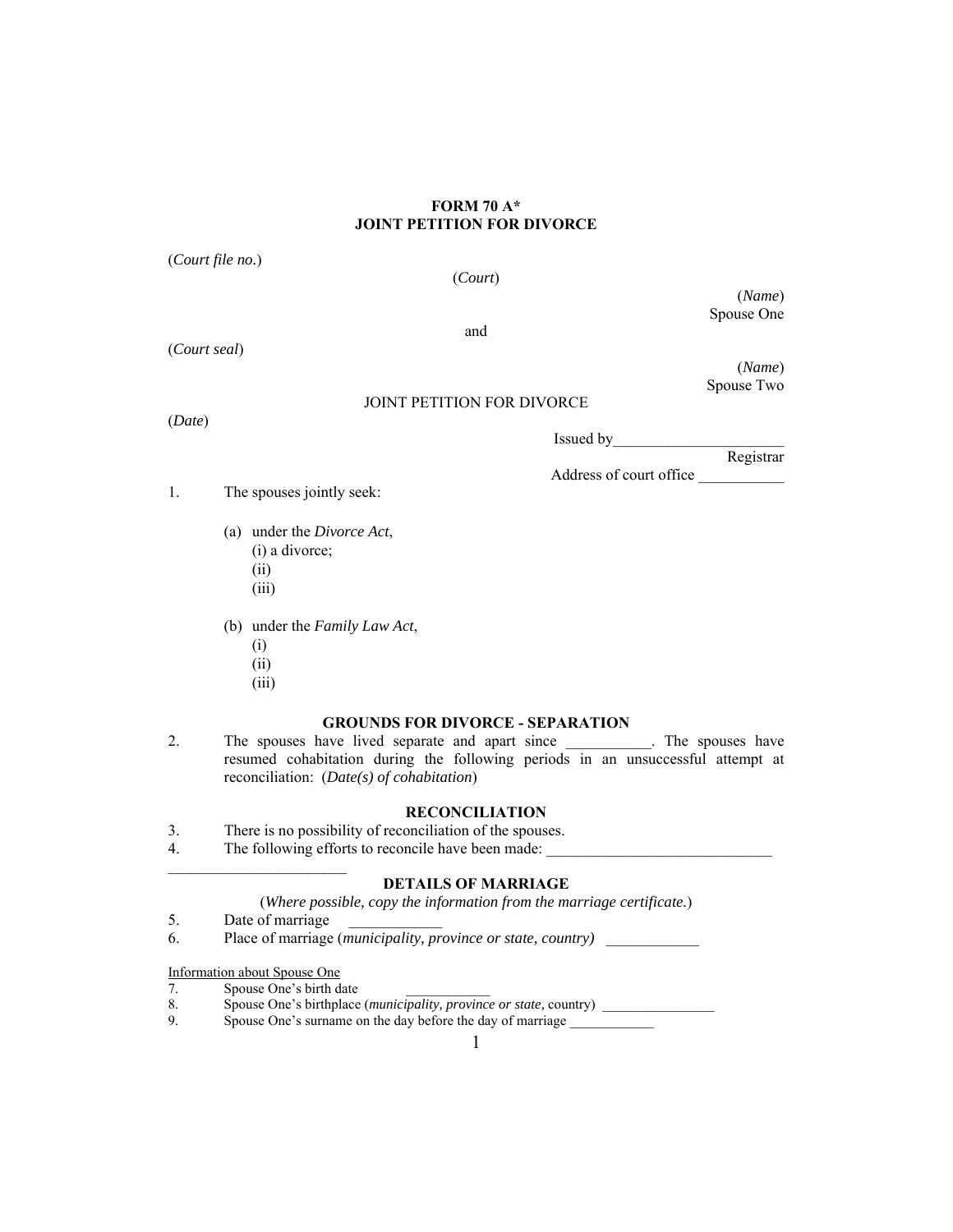- 10. Spouse One's given names on the day before the marriage
- 11. Spouse One's gender on the day before the day of the marriage: □ Female □ Male □ Another Gender
- 12. Marital status of Spouse One at time of marriage: □ Never married □ Divorced □ Widowed

Information about Spouse Two

- 13. Spouse Two's birth date
- 14. Spouse Two's birthplace (*province or state, country*)
- 15. Spouse Two's surname on the day before the day of the marriage
- 16. Spouse Two's given names on the day before the day of the marriage
- 17. Spouse Two's gender on the day before the day of the marriage: □ Female □ Male □ Another Gender
- 18. Marital status of Spouse Two at time of marriage: □ Never married □ Divorced □ Widowed

#### Marriage certificate

- 19. □ A certificate of the marriage from Vital Statistics (P.E.I.) (or the equivalent thereof from another jurisdiction) of the spouses has been filed with the court; *or*
- □ It is impossible to obtain a certificate of the marriage or its registration because:  $\mathcal{L}_\text{max} = \mathcal{L}_\text{max} = \mathcal{L}_\text{max} = \mathcal{L}_\text{max} = \mathcal{L}_\text{max} = \mathcal{L}_\text{max} = \mathcal{L}_\text{max} = \mathcal{L}_\text{max} = \mathcal{L}_\text{max} = \mathcal{L}_\text{max} = \mathcal{L}_\text{max} = \mathcal{L}_\text{max} = \mathcal{L}_\text{max} = \mathcal{L}_\text{max} = \mathcal{L}_\text{max} = \mathcal{L}_\text{max} = \mathcal{L}_\text{max} = \mathcal{L}_\text{max} = \mathcal{$

## **RESIDENCE**

- 20. Spouse One has resided in (*municipality, province or state, country*), since (*date*) \_\_\_\_\_\_\_\_\_\_\_\_\_
- 21. Spouse Two has resided in (*municipality, province or state, country*) \_\_\_\_\_, \_\_\_\_\_\_\_\_\_\_\_\_\_ since  $(date)$
- 22. Current address:
	- $(a)$  Spouse One
	- (b) Spouse Two
- 23.  $\Box$  Spouse One  $\Box$  Spouse Two has habitually resided in Prince Edward Island for at least one year immediately preceding the commencement of this proceeding.

### **CHILDREN**

24. The following are all the living children of the marriage as defined by the *Divorce Act*:

| Full name | Birthdate | School and Grade/Year | Person with whom child<br>lives and length of time<br>child has lived there |
|-----------|-----------|-----------------------|-----------------------------------------------------------------------------|
|           |           |                       |                                                                             |
|           |           |                       |                                                                             |
|           |           |                       |                                                                             |
|           |           |                       |                                                                             |

The children habitually reside in *(municipality, province or state, country)*  $\qquad \qquad$ ,

Parenting order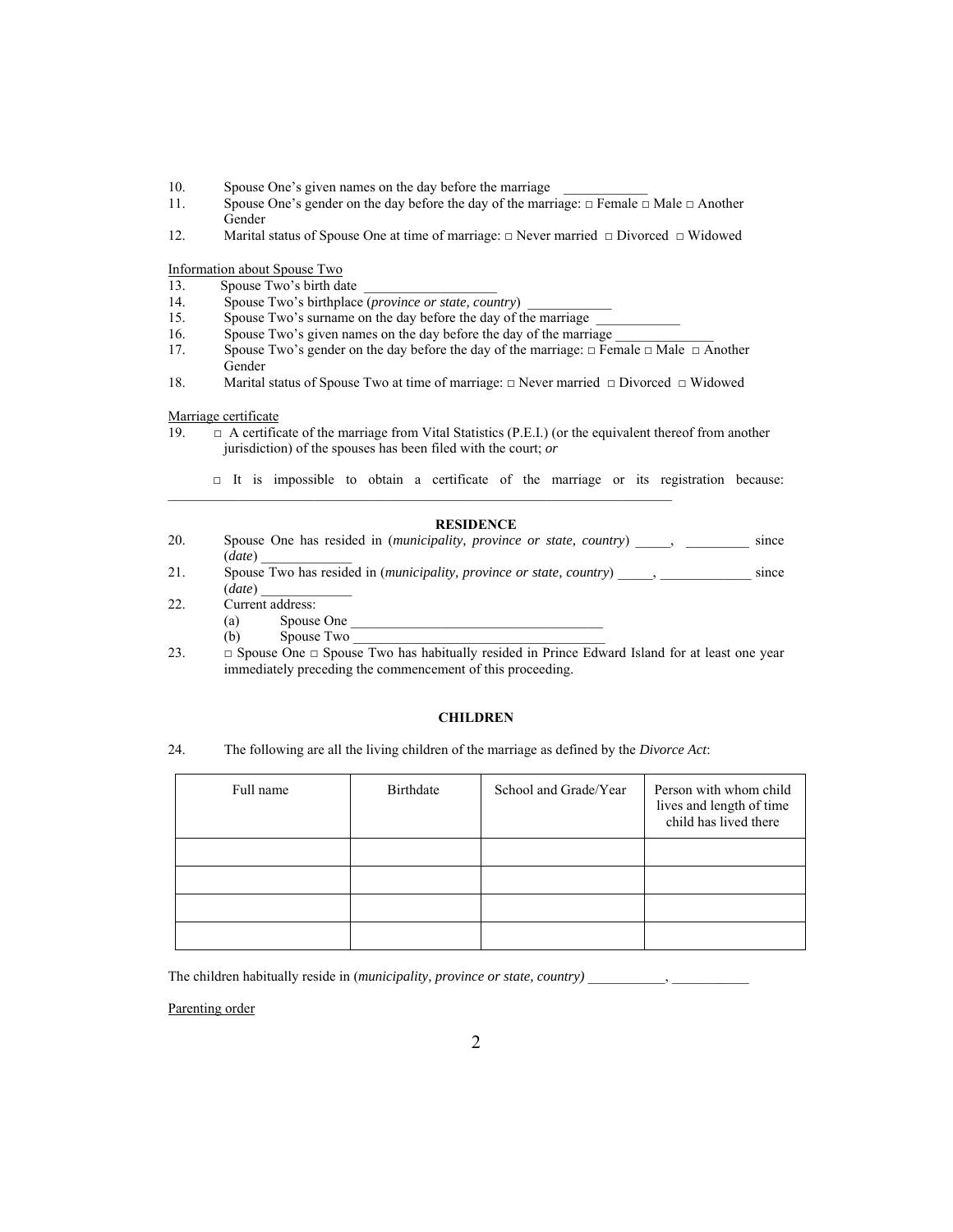| 25. | The spouses: |
|-----|--------------|
|-----|--------------|

- $\Box$  do not seek an order for parenting time
- □ seek an order on consent for parenting time with respect to the following children on the following terms:

Name of child Terms of the order requested  $\mathcal{L}_\text{max}$  and the contract of the contract of the contract of the contract of the contract of the contract of 26. The following are the current parenting time arrangements (*if there are any Orders or written Agreements in place respecting parenting time, provide details*) Name of child Current arrangements  $\mathcal{L}_\text{max}$  and the contract of the contract of the contract of the contract of the contract of the contract of 27. The spouses: □ do not seek an order for decision-making responsibility  $\square$  seek an order on consent for decision-making responsibility with respect to the following children on the following terms: Name of child Terms of the order requested \_\_\_\_\_\_\_\_\_\_\_\_\_\_\_\_\_\_\_\_\_\_\_\_\_\_ \_\_\_\_\_\_\_\_\_\_\_\_\_\_\_\_\_\_\_\_\_\_\_\_\_\_\_\_ 28. The following are the current decision-making responsibility arrangements respecting the following children (*if there are any Orders or written Agreements in place respecting decision-making responsibility, provide details*) Name of child Current arrangements 29. The parenting order sought is in the best interests of the children for the following reasons:  $\mathcal{L}_\text{max}$ 30. The following material changes in the circumstances of the spouses are expected to affect the parenting order in the future: Child Support 31. With respect to child support, there is: □ An order in place, dated \_\_\_\_\_\_\_\_\_\_\_\_\_ (□*order is attached*). Is this order being followed? □ Yes □ No Are the spouses seeking to vary the child support terms in this order on consent? □ Yes □ No □ A written agreement in place, dated \_\_\_\_\_\_\_\_\_\_\_ (□ *agreement is attached*). Is this agreement being followed?  $\Box$  Yes  $\Box$  No Are the spouses seeking to vary the child support terms in this agreement on consent?  $\hfill \Box$  <br> Yes  $\hfill \Box$  <br> No □ A verbal agreement in place since (*date*)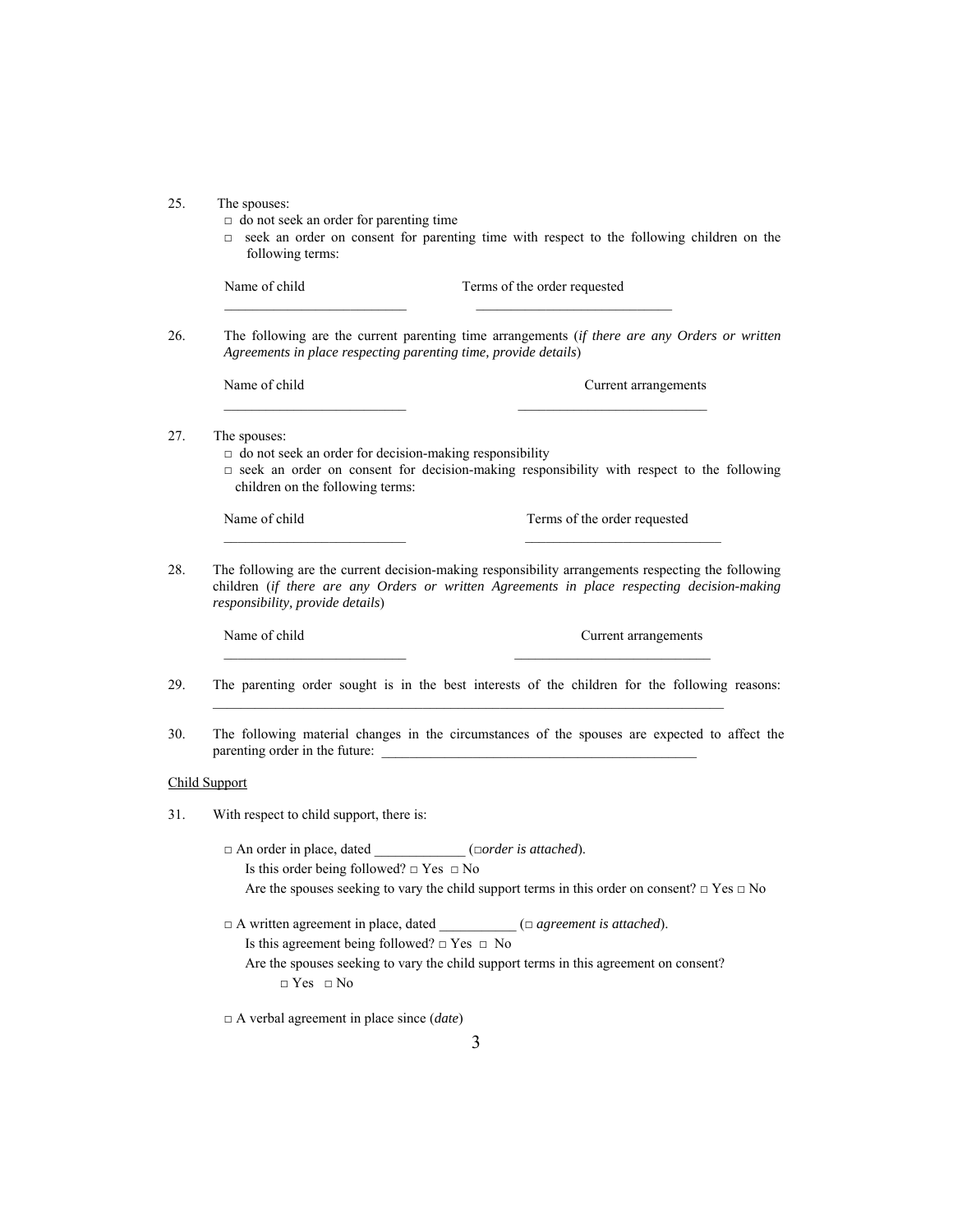Is this agreement being followed?  $\Box$  Yes  $\Box$  No

Are the spouses seeking a court order on the terms of this verbal agreement on consent?  $\Box$  Yes  $\Box$  No

□ No order or agreement in place

- 32. If there is an order, written agreement, or verbal agreement respecting child support in place, provide details of the child support terms in the order or agreement:
	- (a) Basic child support (table amount)

| Name of child | Payable by (Spouse One or<br>Spouse Two) | Amount payable |
|---------------|------------------------------------------|----------------|
|               |                                          |                |
|               |                                          |                |

# (b) Special or extraordinary expenses

| Name of child | Name of expense | Payable by | Amount of<br>expense |
|---------------|-----------------|------------|----------------------|
|               |                 |            |                      |
|               |                 |            |                      |

- 33. If the spouses are seeking an order for child support on consent, state the terms of the order that the spouses are seeking:
	- (a) Basic child support (table amount)

| Name of child | Payable by (Spouse One or<br>Spouse Two) | Amount payable |
|---------------|------------------------------------------|----------------|
|               |                                          |                |
|               |                                          |                |

(b) Special or extraordinary expenses

| Name of child | Name of expense | Payable by | Amount of |
|---------------|-----------------|------------|-----------|
|               |                 |            | expense   |
|               |                 |            |           |
|               |                 |            |           |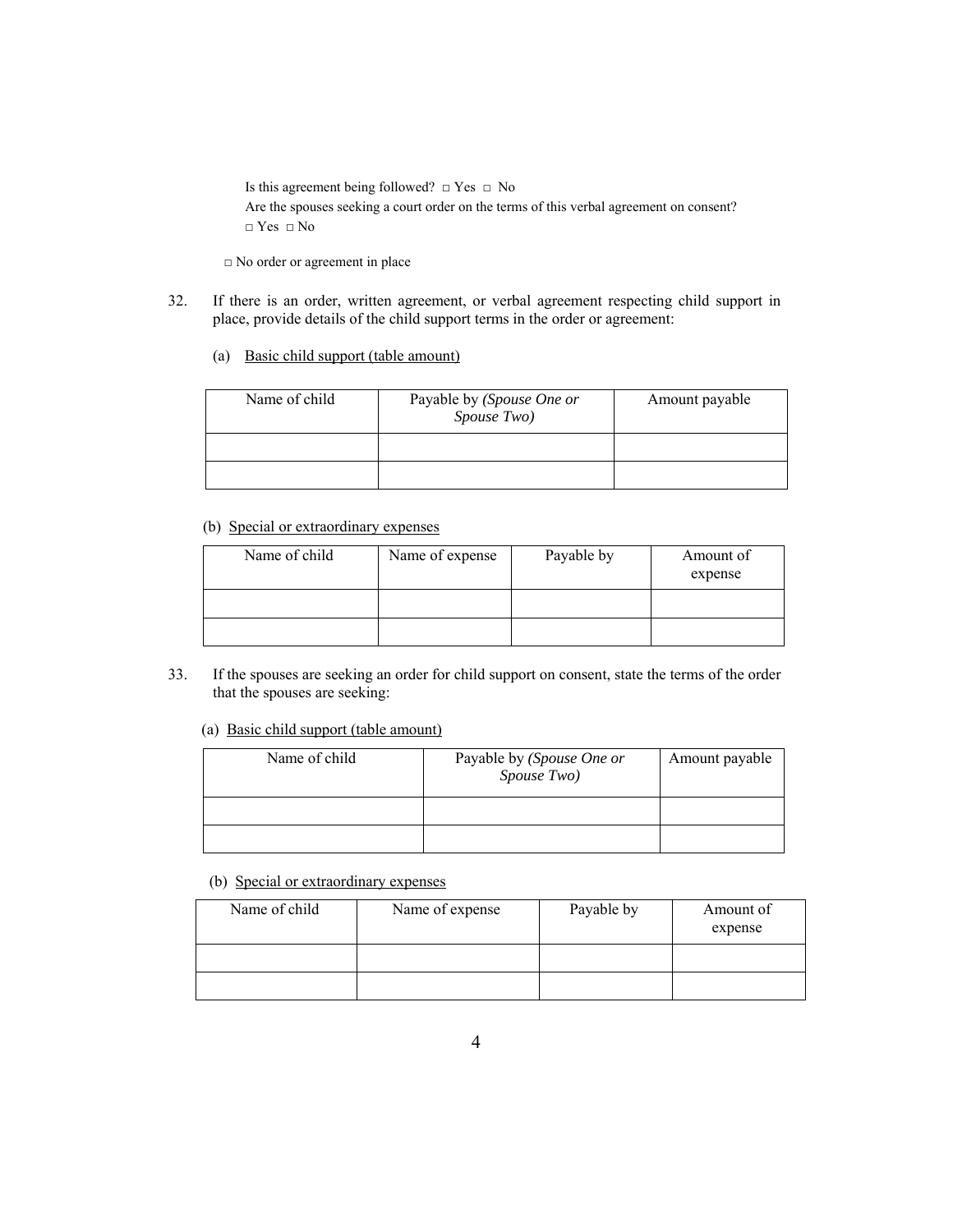34. If the spouses are seeking an order for basic child support and claim that the *Federal Child Support Guidelines* table amount should not be ordered, briefly outline the reasons here.

#### **DOMESTIC CONTRACTS AND FINANCIAL ARRANGEMENTS**

35. The spouses have entered into the following domestic contracts and other written or oral financial arrangements: (*Indicate whether the contract or arrangement is now in effect, and if support payments are not being paid in full, state the amount that has not been paid.*)

Date Mature of contract or arrangement Status

### **OTHER COURT PROCEEDINGS OR ORDERS**

- 36. Family law proceedings or orders
	- (a) Are there any current or previous family law orders or proceedings involving either spouse?
	- (b) If yes, give the name of the court, the court file number, the current status of any proceedings, and details of any orders made.
- 37. Criminal proceedings or orders
	- (a) Is either spouse currently charged with committing, or has either spouse been convicted of, a criminal offence involving family violence? If yes, provide details.
	- (b) Is either spouse required to follow conditions in relation to a criminal case (for example, bail order, probation order, recognizance (peace bond), or parole order)? If yes, provide details.
- 38. Child protection proceedings or orders
	- (a) Is there any current or previous involvement of Child Protection Services with Spouse One, Spouse Two, or the children? If yes, provide details.
- 39. Civil protection proceedings or orders (e.g. emergency protection order, victim assistance order)
	- (a) Are there any current or previous civil protection orders or proceedings involving Spouse One and Spouse Two? If yes, provide details.

### **NO COLLUSION**

40. There has been no collusion in relation to this divorce proceeding.

### **DECLARATION OF SPOUSES**

- 41. (a) I have read and understand this petition for divorce. The statements in it are true, to the best of my knowledge, information and belief.
	- (b) I understand that I have the right to seek independent legal advice concerning this proceeding and to retain my own separate counsel.
	- (c) I understand that I may lose my right to make a claim for division of property after the divorce if I do not make the claim at this time.
	- (d) I certify to this court that I am aware of my duties under sections 7.1 to 7.5 of the